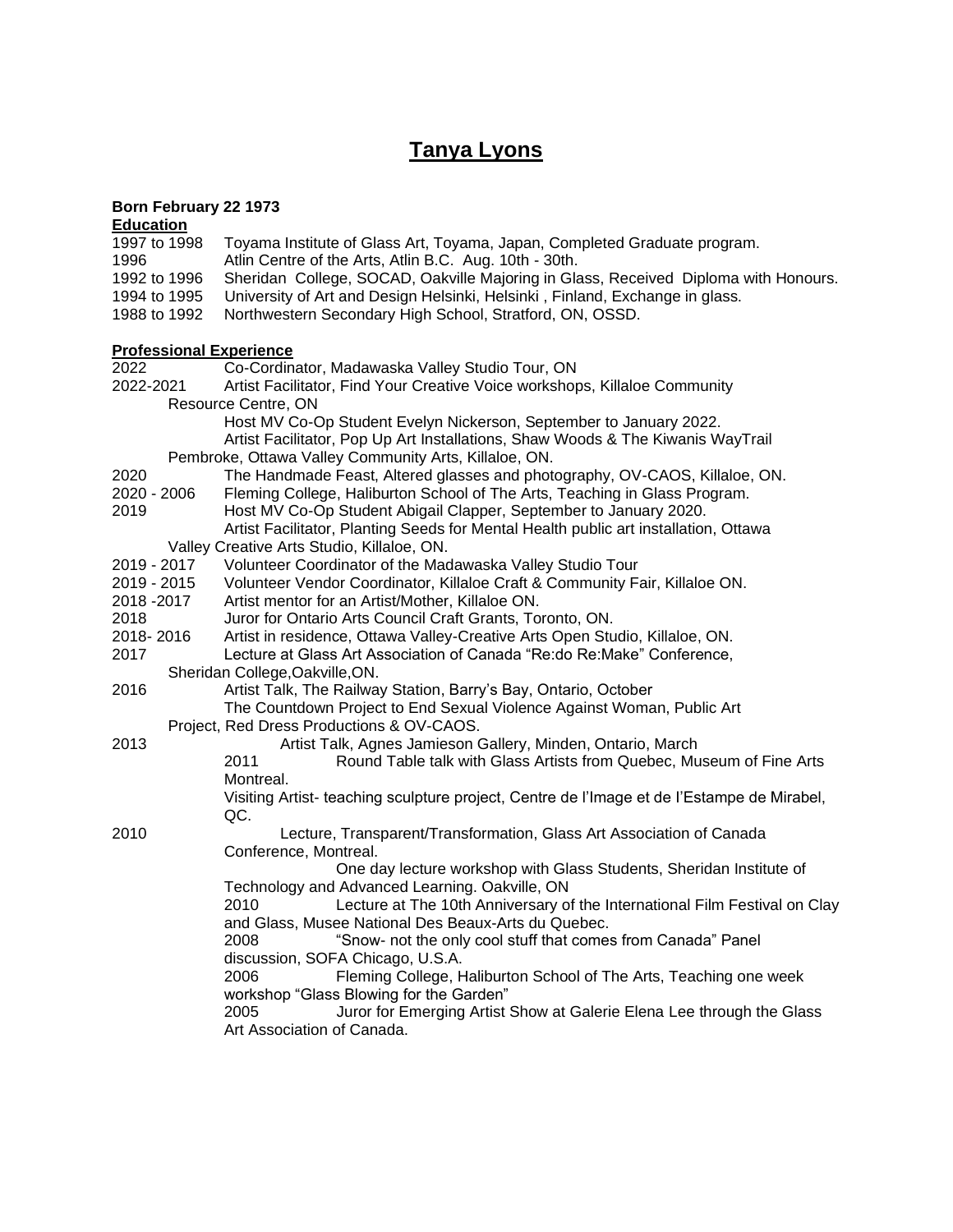| 2003                    | Lecture for Ontario Crafts Council Volunteer committee.<br>Lecture at Glass Art Association of Canada "Hot Warm Cold" Conference, Harbourfront<br>Centre, Toronto.<br>"Glass – a dance for Dan", Glass Music and Movement performance at Glass Art                           |  |  |  |
|-------------------------|------------------------------------------------------------------------------------------------------------------------------------------------------------------------------------------------------------------------------------------------------------------------------|--|--|--|
| 2000-2003<br>2002       | Association of Canada "Hot Warm Cold" Conference, Harbourfront Centre, Toronto.<br>Glass Art Association of Canada, Volunteer Member of the Board of Directors. 1999-<br>Sheridan College, School of Crafts and Design, Glass Instructor, Blowing, Cold<br>Studio & History. |  |  |  |
| 1999-2002               | Harbourfront Centre, one year residency renewable up to three years, Toronto,<br>Ontario.                                                                                                                                                                                    |  |  |  |
| 2001                    | Glass@Sheridan, Slide Lecture at the Arts Court Ottawa, ON.                                                                                                                                                                                                                  |  |  |  |
| 1998-1999               | Assistant to Marc Petrovic in the hot studio, short term.                                                                                                                                                                                                                    |  |  |  |
| 1999                    | Sheridan College, School of Crafts and Design Assistant in the Glass Studio.<br>Sheridan College, School of Crafts and Design Technician for summer school.                                                                                                                  |  |  |  |
| <b>Awards</b>           |                                                                                                                                                                                                                                                                              |  |  |  |
| 2021                    | Canada Council for the Arts, Fine Craft-Creation/Production Grant, Professional<br>Artists.                                                                                                                                                                                  |  |  |  |
|                         | 2018<br>Lily Yung Memorial Award, Craft Ontario, Toronto.                                                                                                                                                                                                                    |  |  |  |
|                         | 2017<br>Kent & Doug Ferndale Award of Excellence, Craft Ontario, Toronto.<br>Best in Show, Craft Ontario'17, OCC juried members exhibition, Toronto,                                                                                                                         |  |  |  |
|                         | ON<br>Room Magazine, Cover Art contest, 2nd place.                                                                                                                                                                                                                           |  |  |  |
|                         | 2013<br>Canada Council for the Arts, Travel grant.                                                                                                                                                                                                                           |  |  |  |
|                         | 2005<br>Prix Francois - Houde 2005, Montreal City, Quebec.                                                                                                                                                                                                                   |  |  |  |
|                         | 2004<br>Conseil des Arts et des Lettres Quebec, Professional Artists - Artistic                                                                                                                                                                                              |  |  |  |
|                         | Research and Creation.                                                                                                                                                                                                                                                       |  |  |  |
|                         | Canada Council for the Arts, Fine Craft-Creation/Production Grant, Professional Artists.                                                                                                                                                                                     |  |  |  |
|                         | Conseil des Arts et des Lettres Quebec, Travel Grant.                                                                                                                                                                                                                        |  |  |  |
| 2003                    | Adrienne Van Riemsdijk Memorial Award, Ontario Crafts Council, Juried.                                                                                                                                                                                                       |  |  |  |
| 2002<br>2001            | Canada Council for the Arts, Craft-Creation/Production Grant<br><b>Ontario Arts Council Exhibition Assistance Grant.</b>                                                                                                                                                     |  |  |  |
| 1999                    | Ontario Arts Council Exhibition Assistance Grant.                                                                                                                                                                                                                            |  |  |  |
| 1999                    | Toronto Outdoor Art Exhibition, Best glass in show.                                                                                                                                                                                                                          |  |  |  |
| 1997                    | Ontario Crafts Council Scholarship, Juried.                                                                                                                                                                                                                                  |  |  |  |
|                         | Hey Frey Memorial Award, Juried.                                                                                                                                                                                                                                             |  |  |  |
| 1996                    | Silent Night Award, Sheridan College, Juried                                                                                                                                                                                                                                 |  |  |  |
|                         | Ontario Crafts Council Scholarship, Juried.                                                                                                                                                                                                                                  |  |  |  |
| 1995                    | Oakville Mayor's Award Commission, Juried competition.                                                                                                                                                                                                                       |  |  |  |
| 1994                    | Fern and Joseph Mittler Award for Excellence.                                                                                                                                                                                                                                |  |  |  |
| <b>Solo Exhibitions</b> |                                                                                                                                                                                                                                                                              |  |  |  |
| 2019                    | Inside Out, Craft Ontario, Toronto, Ontario, May - June.                                                                                                                                                                                                                     |  |  |  |
| 2016                    | Coming Hometo the enchanted land. The Railway Station, Barry's Bay,<br>Ontario, September - October.                                                                                                                                                                         |  |  |  |
| 2014                    | Reflecting Life, Agora Gallery, Stratford, Ontario, October                                                                                                                                                                                                                  |  |  |  |
|                         | New Growth, Galerie Elena Lee, Montreal, Quebec, April                                                                                                                                                                                                                       |  |  |  |
| 2013                    | Who We Seem To Be, Agnes Jamieson Gallery, Minden, Ontario, March                                                                                                                                                                                                            |  |  |  |
|                         | 2010<br>Dressing Up, Materia, Quebec, Quebec, November-December.                                                                                                                                                                                                             |  |  |  |
|                         | co habits, Mathieu Grodet & Tanya Lyons, Galerie Elena Lee, Montreal, Quebec, April                                                                                                                                                                                          |  |  |  |
| 2008                    | Reflect within Ornament, Canadian Clay and Glass Museum, Waterloo, Ontario,                                                                                                                                                                                                  |  |  |  |
|                         | September-January.                                                                                                                                                                                                                                                           |  |  |  |
| 2007                    | To Survive, Sandra Ainsley Gallery, Toronto, Ontario, February.<br>Glass Dresses, Semaine de la mode à Montréal/ Montreal Fashion Week, Marché<br>Bonsecours, Montreal, Quebec, October.                                                                                     |  |  |  |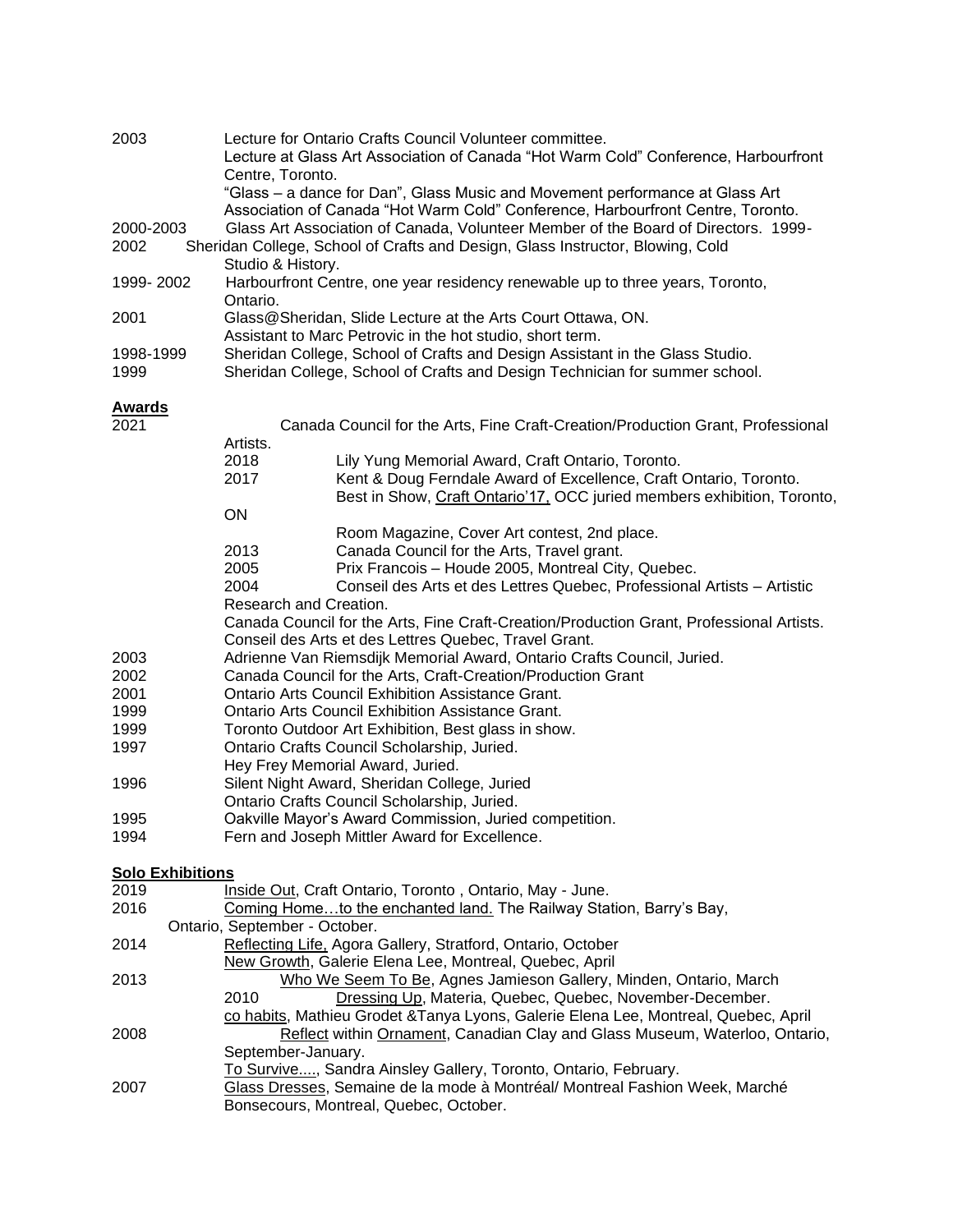|                    | Dividing Spaces, Galerie Elena Lee, Montreal, Quebec, April.<br>Special Presentation - Dressed Up, Sandra Ainsley Gallery, Toronto, Ontario,    |  |  |
|--------------------|-------------------------------------------------------------------------------------------------------------------------------------------------|--|--|
|                    | April.<br>2006<br>Shells and Shields, Prix Francois-Houde Winners Exhibition, Salon des<br>Metiers D'Art du Quebec, Montreal, Quebec, December. |  |  |
| 2005               | Trapped, Material Matters, Toronto, Ontario, June.                                                                                              |  |  |
| 2004               | Fleeting Thoughts, Galerie Elena Lee, Montreal, Quebec, November.                                                                               |  |  |
| 2003               | SHHhhh, Material Matters, Toronto, Ontario, March.                                                                                              |  |  |
| 2001               | In Between, Material Matters, Toronto, Ontario, February.                                                                                       |  |  |
| 1999               | Flight, Material Matters, Toronto, Ontario, October.                                                                                            |  |  |
| <b>Exhibitions</b> |                                                                                                                                                 |  |  |
| 2021               | Pop Up Art Installations Kiwanis Way Trail, Pembroke, Ottawa Valley Community                                                                   |  |  |
|                    | Arts, Renfrew County.                                                                                                                           |  |  |
|                    | Good Ancestor, Pop Up Art Exhibition, Ottawa Valley Community Arts,                                                                             |  |  |
|                    | Renfrew County.                                                                                                                                 |  |  |
|                    | Pop Up Art Installations Shaw Woods, Ottawa Valley Community Arts,                                                                              |  |  |
|                    | Renfrew County.                                                                                                                                 |  |  |
|                    | 2020<br>Exhibit Eh!, Glass Art Association of Canada Online Members Exhibition.                                                                 |  |  |
|                    | 2019<br>Craft Ontario'19, A Biennial Juried Member Exhibition, Toronto, ON                                                                      |  |  |
|                    | Pop Up Art Extraordinary Renfrew County, Ottawa Valley - Creative Arts                                                                          |  |  |
|                    | Open Studio, Eganville, Petawawa, Arnprior, Deep River & Barry's Bay, ON                                                                        |  |  |
|                    | Agora Gallery's Summer Exhibition, Stratford, ON                                                                                                |  |  |
|                    | 2018<br>Agora Gallery's Summer Exhibition, Stratford, ON<br>2017<br>Hot Matter, La Guild, Montreal, QC                                          |  |  |
|                    | Fete, Living Arts Centre, Mississauga, ON                                                                                                       |  |  |
|                    | Belonging, The Railway Station, Barry's Bay, ON                                                                                                 |  |  |
|                    | Agora Gallery's Summer Exhibition, Stratford, ON                                                                                                |  |  |
|                    | First/50 Alumni exhibition, Sheridan College, Oakville, ON                                                                                      |  |  |
|                    | Craft Ontario'17, OCC juried members exhibition, Best in Show, Toronto,                                                                         |  |  |
|                    | ON                                                                                                                                              |  |  |
|                    | 2016<br>Opening Exhibition of the Pierre Lassoed Pavilion, Musee National des                                                                   |  |  |
|                    | Beaux-Arts du Quebec, Quebec City.                                                                                                              |  |  |
|                    | 2015<br>A tribute to the Dress, Syd Entel Galleries & Susan Benjamin Glass,                                                                     |  |  |
|                    | Safety Harbor, FL                                                                                                                               |  |  |
|                    | Frockery & Feathers, Bender Gallery, Asheville, NC, U.S.A.                                                                                      |  |  |
|                    | Blown Away, Duncan McClellan, St. Petersburg, FL, U.S.A.                                                                                        |  |  |
|                    | Woman's Work, South of 60 Arts Centre, Barry's Bay, ON                                                                                          |  |  |
| 2014               | SOFA Chicago, Option Art, Montreal, QC                                                                                                          |  |  |
|                    | Oeuvres Choisies, Loto Quebec collection, Maison de la Culture Mercier, Montreal, QC                                                            |  |  |
|                    | Bijoux, Norton Museum of Art, Palm Beach, FL, U.S.A.                                                                                            |  |  |
| 2013               | SOFA Chicago, Option Art, Montreal, QC                                                                                                          |  |  |
|                    | D'Audace et D'Enchantement: Le verre au feminine, Galerie Elena Lee,<br>Montreal, QC                                                            |  |  |
|                    | For What it's Worth, The Guild Shop, Toronto, ON                                                                                                |  |  |
|                    | Red, Sandra Ainsley Gallery, Toronto, ON<br>2012                                                                                                |  |  |
|                    | the last glass show, GAAC members, Ontario Craft Council Gallery, Toronto, ON                                                                   |  |  |
|                    | SOFA Chicago, Galerie Elena Lee, Chicago, U.S.A.                                                                                                |  |  |
|                    | Wings, Galerie Elena Lee, Montreal, QC.                                                                                                         |  |  |
|                    | <b>Divergent Visions: Celebrating the 50th Anniversary of American Studio Glass</b>                                                             |  |  |
|                    | The Bender Gallery, Asheville, NC, U.S.A.                                                                                                       |  |  |
|                    | In the Name of Love, Alexander Tutsek Foundation, Munich, Germany.                                                                              |  |  |
| 2011               | SOFA Chicago, Galerie Elena Lee, Chicago, U.S.A.                                                                                                |  |  |
|                    | 35 yeas Galerie Elena Lee, Galerie Elena Lee, Montreal, QC                                                                                      |  |  |
|                    | Artprize, Grand Rapids Art Museum, Grand Rapids MI, U.S.A.                                                                                      |  |  |
| 2010               | SOFA Chicago, Galerie Elena Lee, Chicago, U.S.A.                                                                                                |  |  |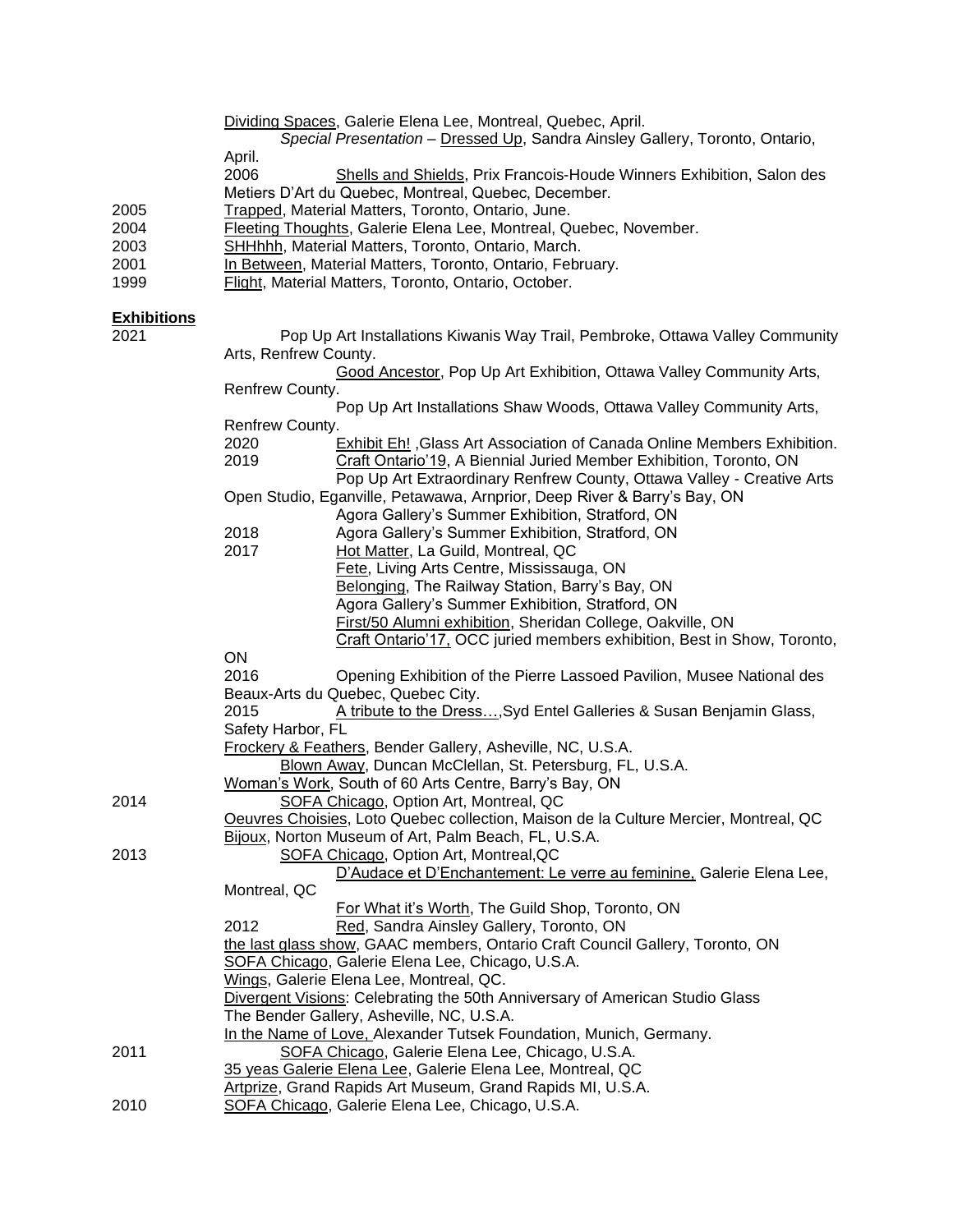|      | Kaleidoscope, Espace Creation, Loto Quebec, Montreal, QC.<br>Verre Couture, McCord Museum, Montreal, QC.                                                 |
|------|----------------------------------------------------------------------------------------------------------------------------------------------------------|
|      | 38th Annual Glass Invitational, Habatat Galleries, Royal Oak, MI, U.S.A<br>Teapots, Morgan Contemporary Glass Gallery, Pittsburgh, PA, U.S.A             |
|      | Body & Object, OCC Gallery, 990 Queen St. Toronto, ON.                                                                                                   |
|      | Art of Craft, Exuberant and Refined Craft from Canada and the Republic of<br>Korea, Museum of Vancouver, 1100 Chestnut St., Vanier park. Vancouver, B.C. |
|      | Simple Addition and Subtraction, Stewart Fine Art Gallery, 608 Banyan<br>2009                                                                            |
|      | Trail, Boca Raton, Florida, U.S.A.                                                                                                                       |
|      | SOFA Chicago, Galerie Elena Lee, Chicago, U.S.A.                                                                                                         |
|      | Humain, Espace Verre Gallery, Montreal, QC.                                                                                                              |
|      | Unity & Diversity, Cheongju International Craft Biennale, Canadian Gallery-guest country,                                                                |
|      | South Korea.                                                                                                                                             |
|      | All Canada Show, Hodgell Gallery, Sarasota, FL, U.S.A.<br>Debut + New, Morgan Contemporary Glass Gallery, Pittsburgh, PA, U.S.A                          |
| 2008 | SOFA Chicago, Galerie Elena Lee, Chicago, U.S.A.                                                                                                         |
|      | Drole de Verre-Funny Glass, Galerie Espace Verre, Montreal, QC.                                                                                          |
|      | Or des Amériques, Musée de la Civilisation, Quebec, QC.                                                                                                  |
|      | Contemporary Canadian Glass, Tsunami Glassworks, Windsor, ON.                                                                                            |
|      | Fusion, l'artiste et le feu, Espace Création, Montreal, QC.                                                                                              |
|      | Palm Beach3, Galerie Elena Lee, West Palm Beach, FL, U.S.A.                                                                                              |
| 2007 | SOFA Chicago, Galerie Elena Lee, Chicago, U.S.A.<br>"It's A Beauty II". Toronto Pearson International Airport                                            |
|      | Terminal 1 International Departure Lounge, August 25th - November.                                                                                       |
|      | Lucent: A Survey of Contemporary Canadian Glass, Illingworth Kerr Gallery, Calgary, AB.                                                                  |
|      | Nonconformists, Morgan Contemporary Glass Gallery, Pittsburgh, PA, U.S.A.                                                                                |
|      | Palm Beach3, Galerie Elena Lee, West Palm Beach, FL, U.S.A.                                                                                              |
|      | 2006<br>SOFA Chicago, Galerie Elena Lee, Chicago, U.S.A.                                                                                                 |
|      | La Quinzaine des Cultures, Galerie Onze, Montreal, QC.                                                                                                   |
|      | The International Art & Design Fair, Tambaran Gallery, Seventh Regiment Armory, New<br>York, N.Y.                                                        |
|      | "30 <sup>th</sup> Anniversary Exhibition, Galerie Elena Lee, Montreal, QC.                                                                               |
|      | "East Meets West" Le Festival Culturel Chinois de Montreal, Montreal, QC.                                                                                |
|      | 34 <sup>th</sup> Annual International Glass Invitational – Awards Exhibition, Habatat Gallery, Royal                                                     |
|      | Oak, MI, U.S.A.                                                                                                                                          |
|      | Pulse Points, Gallery 96, Stratford, ON.                                                                                                                 |
|      | Hot le Verre, Materia, Quebec, QC.                                                                                                                       |
| 2005 | Toronto Interior Design Show, National Trade Centre, Exhibition Place, Toronto.<br>Palm Beach3, Galerie Elena Lee, West Palm Beach, FL, U.S.A.           |
|      | Francois-Houde Finalists, Galerie des Metiers d'art du Quebec, Montreal.                                                                                 |
|      | Glass Weekend '05, Sandra Ainsley Gallery, Wheaton Village, NJ, U.S.A.                                                                                   |
|      | SOFA, Galerie Elena Lee, New York, U.S.A.                                                                                                                |
|      | Self Images, Gallery 96, Stratford, ON.                                                                                                                  |
|      | Northern Neighbors-Canadian Glass, Andora Gallery, AZ, U.S.A.                                                                                            |
| 2004 | Toronto International Art Fair, Metro Convention Center, Sandra Ainsley Gallery,                                                                         |
|      | Toronto, ON.<br>Glass Fashion Show, G.A.S. Conference, New Orleans U.S.A.                                                                                |
| 2003 | SOFA, Galerie Elena Lee, Chicago, U.S.A.                                                                                                                 |
|      | Magnifying Glass, Contemporary Canadian Glass, Canadian Clay & Glass                                                                                     |
|      | Gallery, Waterloo, ON.                                                                                                                                   |
|      | Award Winners 2003, Ontario Crafts Council, Toronto, ON.                                                                                                 |
|      | Contemporary Glassworks, The Guild Shop, Toronto, ON.                                                                                                    |
|      | Best of Canadian Glass, Sandra Ainsley Gallery, ON.                                                                                                      |
|      | Inukshuk, South of 60 Arts Centre, Barry's Bay, ON.                                                                                                      |
| 2002 | All That Glitters, The Guild Shop, Toronto, ON.<br>SOFA, Wexler Gallery, New York.                                                                       |
|      |                                                                                                                                                          |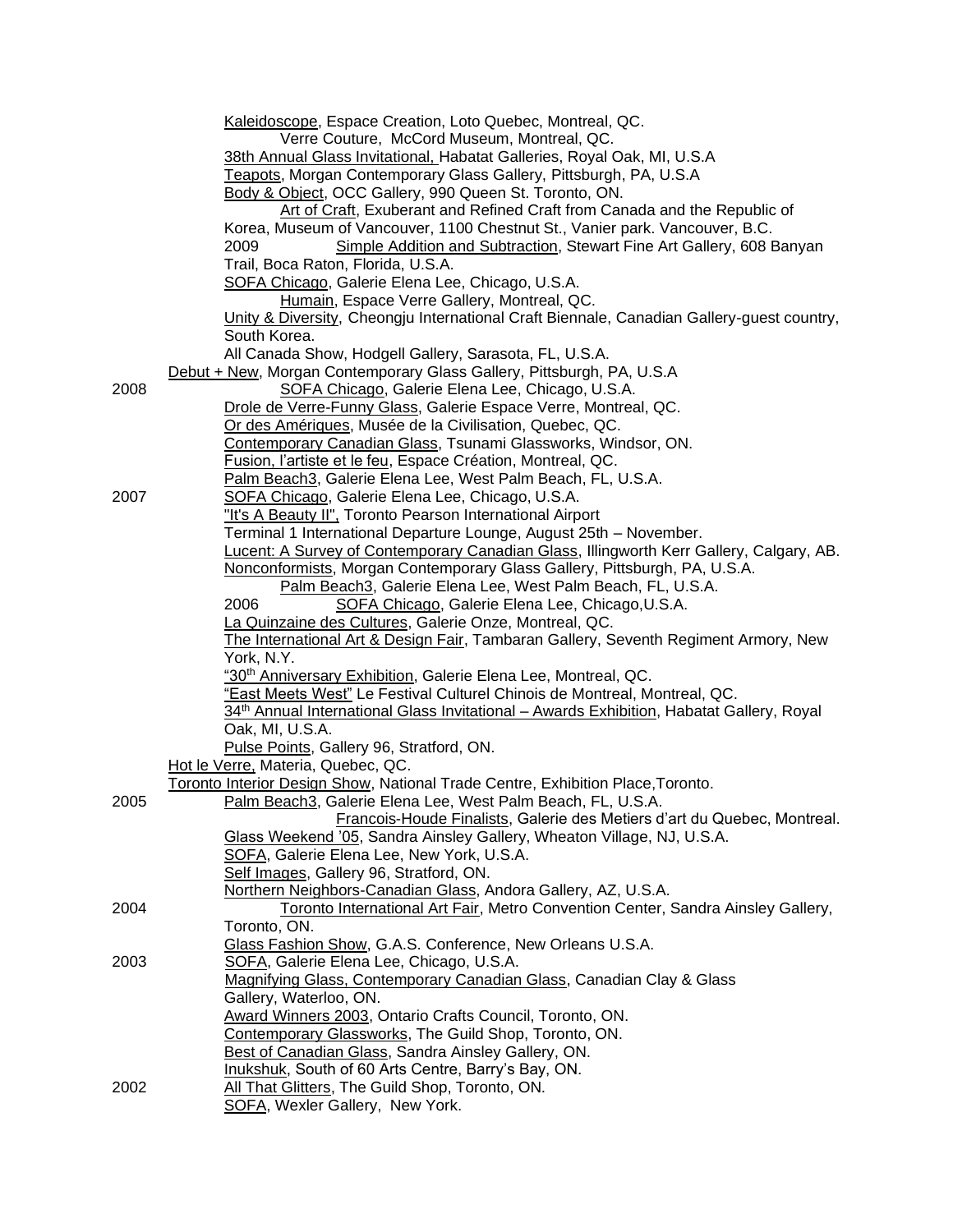| 2001 | 20 x10: The Annual Craft Studio Residents Exhibition, The Harbourfront Centre,<br>York Quay Gallery I, Toronto, On.<br>Glass@Sheridan: 20th annual Faculty and Student Exhibition, Galerie Elena<br>Lee, Montreal, QC.<br>Glass@Sheridan: an exhibition of alumni and faculty work from Sheridan College |
|------|----------------------------------------------------------------------------------------------------------------------------------------------------------------------------------------------------------------------------------------------------------------------------------------------------------|
|      | Glass Studio, Lafreniere & Pai Gallery, Ottawa, ON.                                                                                                                                                                                                                                                      |
|      | Canadian Glass: work from alumni and faculty of Sheridan College Glass Studio,                                                                                                                                                                                                                           |
|      | The Wexler Gallery, Philadelphia, PA, U.S.A.<br>Sources: The North American Northeast, Bevier Gallery, Rochester Institute of                                                                                                                                                                            |
|      | Technology, Rochester, N.Y., U.S.A.                                                                                                                                                                                                                                                                      |
|      | Trans-Formative, Sheridan College Glass Studio Graduating Student& Faculty                                                                                                                                                                                                                               |
|      | Exhibition, Material Matters, Toronto, ON.                                                                                                                                                                                                                                                               |
|      | Strong Work by Strong Women, The Hope Collection, Santa Fe, NM                                                                                                                                                                                                                                           |
|      | Northernlights II, Sheridan College Student, Faculty show, Chappell Gallery, Boston,                                                                                                                                                                                                                     |
|      | U.S.A.                                                                                                                                                                                                                                                                                                   |
|      | Mental Equipment, York Quey Gallery, Toronto, ON.                                                                                                                                                                                                                                                        |
| 2000 | Glass@Sheridan, Galerie Elena Lee, Montreal, QC.                                                                                                                                                                                                                                                         |
|      | Shadow Box Exhibition & Silent Auction, Museum for Textiles, Toronto, ON.<br>Tasting of Sonoma Silent Auction, Toronto, ON.                                                                                                                                                                              |
|      | <b>Brave New Works: Sheridan College Graduate and Faculty Exhibition, Starfish</b>                                                                                                                                                                                                                       |
|      | Glassworks, Victoria, B.C.                                                                                                                                                                                                                                                                               |
|      | Crucial Elements, Sheridan College Glass Studio, Graduating Student & Faculty                                                                                                                                                                                                                            |
|      | Exhibition, Material Matters, Toronto, ON.                                                                                                                                                                                                                                                               |
|      | Past Present, Craft Studio Residents' Annual Exhibition, Harbourfront Centre, Toronto,                                                                                                                                                                                                                   |
|      | ON.                                                                                                                                                                                                                                                                                                      |
| 1999 | Sheridan College, Student & Faculty Exhibition, Galerie Elena Lee, Verre D'Art                                                                                                                                                                                                                           |
|      | Montreal, QC.                                                                                                                                                                                                                                                                                            |
|      | Glass @ Sheridan, SOFA Chicago, U.S.A.                                                                                                                                                                                                                                                                   |
|      | Silent Night Auction, Sheridan College, Oakville, ON.<br>A La Chandelle, Gallerie Elena Lee, Verre D'Art, Montreal, QC.                                                                                                                                                                                  |
|      | Stop Motion Art Exhibition, Etobicoke Arts, Clarica Centre, Toronto, ON.                                                                                                                                                                                                                                 |
|      | Northern Lights - Sheridan College student & faculty show, Chappell                                                                                                                                                                                                                                      |
|      | Gallery, Boston, U.S.A.                                                                                                                                                                                                                                                                                  |
|      | Final Gather - Sheridan College Glass Studio Graduating Student and Faculty Exhibition,                                                                                                                                                                                                                  |
|      | Material Matters, Toronto, ON.                                                                                                                                                                                                                                                                           |
| 1998 | Sheridan College, Student & Faculty Exhibition, Galerie Elena Lee, Verre D'Art,                                                                                                                                                                                                                          |
|      | Montreal, QC.                                                                                                                                                                                                                                                                                            |
|      | Silent Night Auction, Sheridan College, Oakville, ON.<br>Toyama Institute of Glass Art, Six Person Graduate Show, Gallery Enomoto, Osaka,                                                                                                                                                                |
|      | Japan.                                                                                                                                                                                                                                                                                                   |
|      | Toyama Institute of Glass Art Graduation Exhibition, Shimian Plasa, Toyama, Japan.                                                                                                                                                                                                                       |
|      | Essence 2: Circle Craft Gallery, Vancouver BC & Starfish Glass Gallery, Victoria B.C.                                                                                                                                                                                                                    |
| 1997 | Glass Intentions, Core Gallery, Osaka, Japan, Blown Glass, Six members.                                                                                                                                                                                                                                  |
|      | Toyama Institute of Glass Art School Exhibition, Toyama, Japan.                                                                                                                                                                                                                                          |
|      | Canadian Icons, First Hand Gallery, Queens Quay, Toronto, ON.                                                                                                                                                                                                                                            |
|      | 4th Annual Invitational Glass Show, The Guild Shop, Toronto, ON.                                                                                                                                                                                                                                         |
|      | The Trophy Show, First Hand Gallery, Queens Quay, Toronto, ON.                                                                                                                                                                                                                                           |
|      | <b>Essence: Canadian Glass Artists Reinvent the Perfume Bottle, Circle Craft Gallery,</b><br>Vancouver, B.C.                                                                                                                                                                                             |
| 1996 | Silent Night Auction, Sheridan College, Oakville, ON.                                                                                                                                                                                                                                                    |
|      | The Holiday Collection, Ontario Crafts Council, Toronto, ON.                                                                                                                                                                                                                                             |
|      | Student Glass Show, Boston Glass Art Society Conference, Boston, U.S.A.                                                                                                                                                                                                                                  |
|      | 3rd Annual Invitational Glass Show, The Guild Shop, Toronto, ON.                                                                                                                                                                                                                                         |
|      | Biennale Canadienne Du Verre, March Bonsecours, Montreal, QC.                                                                                                                                                                                                                                            |
|      | Four Studios Grad Show, Sheridan College, Oakville, ON.                                                                                                                                                                                                                                                  |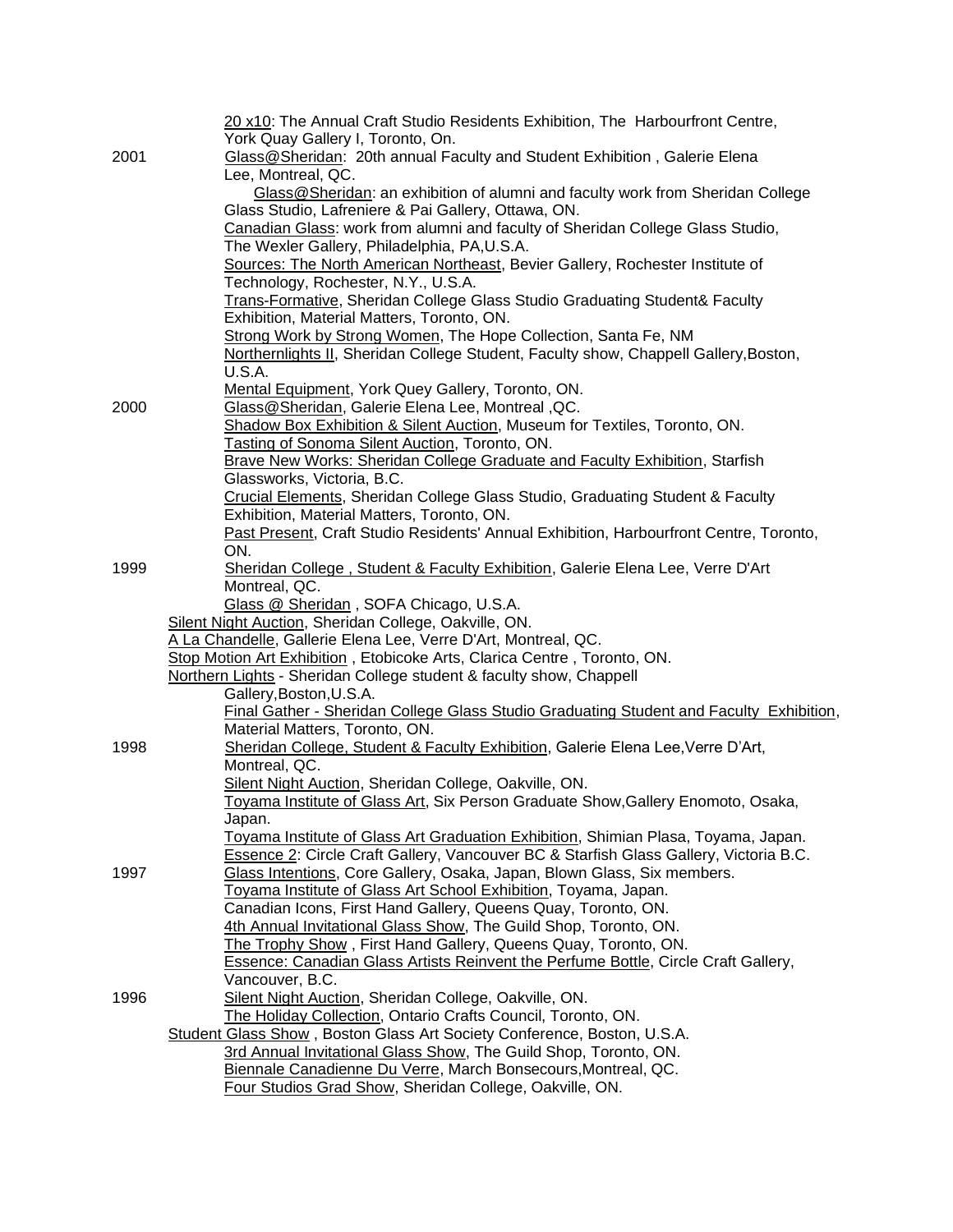|                    | An Exhibition of Glass by the Graduating Class of Sheridan College, Arts-on-King, The  |
|--------------------|----------------------------------------------------------------------------------------|
|                    | Toronto, ON.<br>Loft Gallery,                                                          |
|                    | Perth- Huron Exhibition, Stratford, ON.                                                |
| 1995               | Sheridan College, Fourteenth Annual Student & Faculty Exhibition,                      |
|                    | Galerie Elena Lee, Verre D'Art Montreal, QC                                            |
|                    | Kolma Matkaa, Three person show, Galleria Atski, Helsinki, Finland.                    |
|                    | Memorial to the Timber & Junk Workshop, Iionen's Office, Helsinki, Finland.            |
| 1994               | 9th Annual Student & Faculty Glass Studio Exhibition,                                  |
|                    | Shelley Tadman Gallery, Winnipeg, Manitoba.                                            |
|                    | Perth - Huron Exhibition, Stratford, ON.                                               |
|                    |                                                                                        |
| <b>Collections</b> |                                                                                        |
| 2015               | Quebec Museum of Fine Arts, Quebec, QC                                                 |
|                    | Malou Majerus, Luxemburg<br>2012                                                       |
|                    | 2010<br>The Alexander Tutsek-Stiftung Foundation in München (Munich),                  |
|                    | Germany                                                                                |
|                    | Quebec Museum of Fine Arts, Quebec, QC                                                 |
|                    | Loto Quebec, Montreal, QC                                                              |
|                    | <b>Private Collection, Toronto</b>                                                     |
| 2007               | D'Amours Collection - Montreal Museum of Fine Arts, Montreal, QC                       |
|                    | Mr. & Mrs. Mendel Collection, Montreal<br>2006                                         |
|                    | Mr. & Mrs. William Mack, Chairman of the Board of Guggenheim Museum, Palm Beach        |
|                    | Florida                                                                                |
|                    |                                                                                        |
| <b>Commissions</b> |                                                                                        |
| 2021               | Glass Drops for Jacquemus spring / summer collection "Le Splash"                       |
|                    | Private "Dress" Commission.                                                            |
| 2019               | Private "Hat" Commission.                                                              |
| 2018               | Kimono Commission, Holland America Line, New Statendam, Tamarind                       |
|                    | Restaurant                                                                             |
| 2015               | Kimono Commission, Holland America Line, Koningsdam, Tamarind Restaurant               |
| 2013               | Kimono Commission, Tui Cruises, Mein Schiff 3, Hanami Restaurant                       |
| 2012               | Private Commission.                                                                    |
| 2011-2007          | Private "Kimono & Dress" Commissions.                                                  |
| 2006               | Private "Kimonos" Commission.                                                          |
| 2005               | Private "Wall Dress" Commission.                                                       |
| 2004               | Private "Floor Dress" Commission.                                                      |
| 2003               | Hotel Le Germain, Toronto, 15 foot Dress, Wall Instillation.                           |
|                    | Shangri-La Hotel, Hong Kong, Wall Instillation for Chefs room in Restaurant.           |
| 2002               | Private Commission, Gathering Bowl, & Shell Wall piece.                                |
| 2001               | Private Commission, Birthday Gift.                                                     |
| 1999               | Private Commission, Suspended Mobile installation comprising over 300 pieces totalling |
|                    | 18' h x 6' d made in collaboration with 3 other artists.                               |
| 1997               | Private Commission, Christmas Gifts                                                    |
| 1996               | Private Commission, Gathering Bowl with Feathers                                       |
| 1995-1996          | Oakville Mayor's Award Commissions, Juried Competition.                                |
| 1994               | Private Commission, Glass Tray for Retirement Gift.                                    |
|                    |                                                                                        |
| <b>Workshops</b>   |                                                                                        |
| 2018               | Kashubian Embroidery workshop, OV-CAOS, Killaloe, ON                                   |
| 2001<br>1997       | Marc Petrovic, Hot working, Harbourfront Centre, Toronto, ON.                          |
|                    | Tom Farbanish, Paul Cunningham & Kait Rhoads, Hot Glass, working in teams,             |
|                    | Toyama Institute of Glass Art, Japan.                                                  |
|                    | Four Seasons, Too Hot glass workshop in groups, Fukishima, Japan.                      |

Jaroslau Matous, Enameling on glass, Toyama Institute of Glass Art, Japan.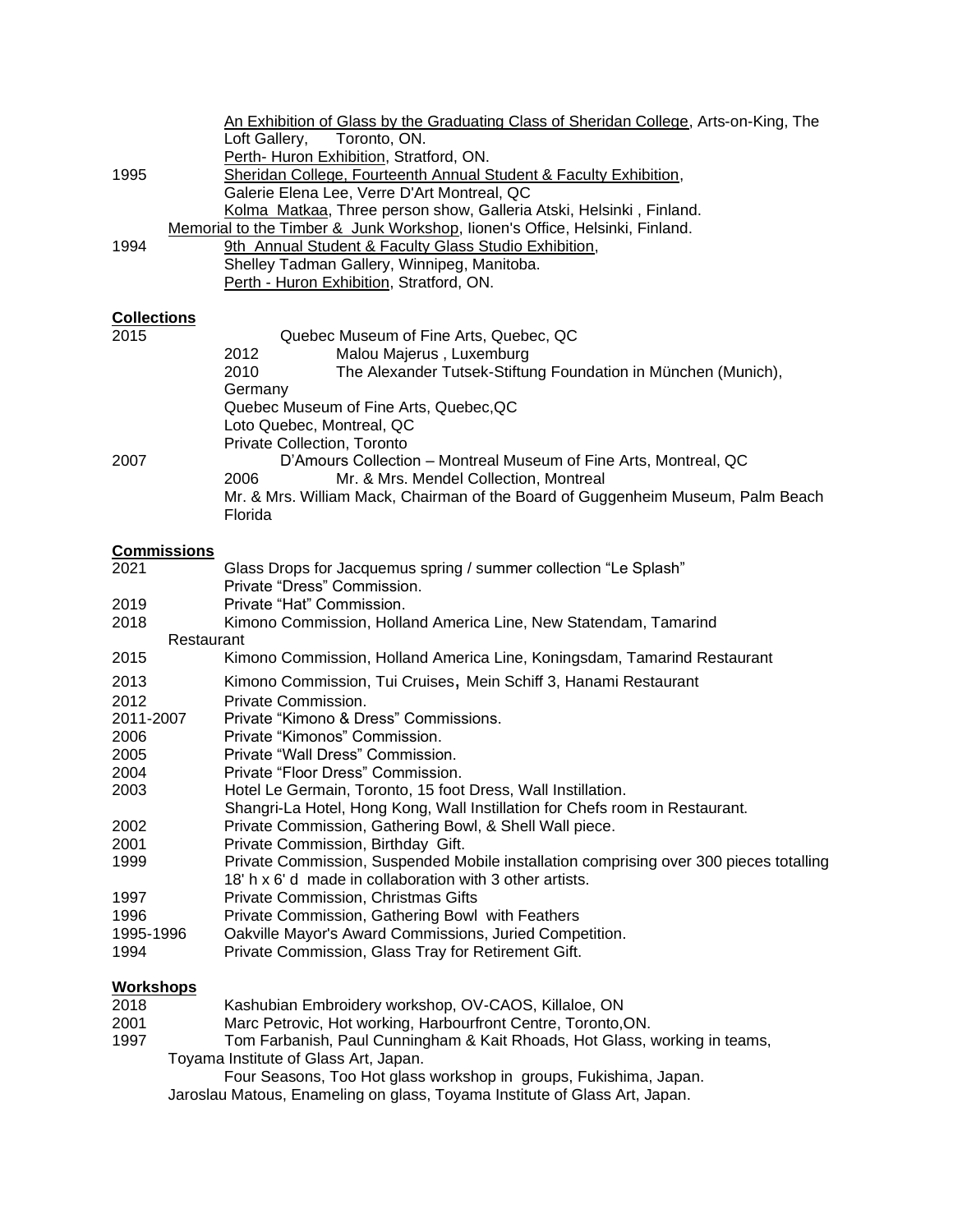| 1996 | Jack Wax, Hot Glass, Sheridan College, Oakville, ON.                                |
|------|-------------------------------------------------------------------------------------|
|      | V6, Hot glass, Sheridan College, Oakville, ON.                                      |
|      | Ferdinand Thieriot, solid hot glass forming, Sheridan College, Oakville, ON.        |
|      | Beth Alber, Metalsmith, lecture and one day workshop on disciplines to focus on the |
|      | spiritual aspect of artistic creation, at Harbourfront Centre, Toronto, ON.         |
| 1995 | Rury Iwata, visiting from Japan, 3 day hot glass casting workshop at                |
|      | Harbourfront centre, Toronto, ON.                                                   |
|      | Dan Crichton, Hot glass workshop, University of Art and Design Helsinki, Helsinki,  |
|      | Finland.                                                                            |
| 1994 | Laura Donefer, Hot glass using her technique, Sheridan College, Oakville, ON.       |

### **Television/Radio**

| 2007 | Take One, CTV, April 10.                                                                                                                      |
|------|-----------------------------------------------------------------------------------------------------------------------------------------------|
| 2006 | Take One, CTV, August 25.                                                                                                                     |
| 2005 | All in a Weekend, Anna Asimakopulos, CBC Radio One, October 22, 7:00am.<br>Arte Mondo, Anita Aloisio, CH Montreal (television), September 18. |
| 2003 | ZeD, CBC Television, February 16, Host wears glass dress.                                                                                     |
| 2001 | Media to Medium, CUIT, 89.5fm, January.                                                                                                       |

## **Publications**

| 2020 |                          | Corning Museum of Glass, New Glass Review 41, 8/20.                               |
|------|--------------------------|-----------------------------------------------------------------------------------|
|      | 2019                     | Launch of Pop Up Art exhibit a smashing success in Eganville, The                 |
|      | Eganville Leader, May 8. |                                                                                   |
|      |                          | Local artists share inspirations from daily life in the Valley, The Valley        |
|      | Gazette, May 8.          |                                                                                   |
|      |                          | Local artist Tanya Lyons wins prestigious award, The Valley Gazette,              |
|      | April.                   |                                                                                   |
|      |                          | Killaloe explores mental health through art, The Vslley Gazzet, March 6,          |
|      | pg.2.                    |                                                                                   |
|      | 2018                     | Tanya Lyons - Through a Glass Clearly, Humm. September, pg.3                      |
|      | 2017                     | Cover Art contest, 2nd prize, Room magazine, 40.2, pg.33                          |
|      | 2016                     | "Prix Francois-Houde, 20 ans d'excellence montréalaise en métiers                 |
|      | d'art".                  |                                                                                   |
|      |                          | Christine Hudder, "Glass artist returns to the enchanted land", The Valley        |
|      | Gazette, September 14.   |                                                                                   |
|      |                          | Sarah Vance, "The art of glassblowing heats up Killaloe", Bancroft This           |
|      | Week, October 14.        |                                                                                   |
|      |                          | Bruce McIntyre, "Madawaska Studio Tour ends the season amid the                   |
|      |                          | colours" The Leader, Eganville, October 5.                                        |
|      |                          | "Decorative Arts And Design in Quebec - A guide to the collection",               |
|      |                          | Musee Nations des Beaux-arts du Quebec, Quebec City.                              |
|      |                          | "Glass Art - 112 Contemporary Artists", Barbara Purchia and E.Ashley              |
|      |                          | Rooney, Schiffer Publishing.                                                      |
|      |                          | "Craft boutique" Studio - craft and design in Canada, spring/summer               |
| 2014 |                          | "1000 Beads", Lark Books.                                                         |
|      | 2013                     | "Moisson de Printemps" Maisons Cote Ouest, #105 April-May                         |
|      | 2012                     | Scanlan, Jennifer, "Glass Dresses, Dare to Wear", Neues Glas, Summer              |
|      | 2/12.                    |                                                                                   |
|      |                          | Lewis, Christian, "Northern Latitudes", Glass: the urban glass quarterly, Summer. |
| 2011 |                          | "In the Name of Love" contemporary glass, Eva-Maria Fahrner-Tutsek                |
|      |                          | "Galerie Elena Lee 35 years, Exhibition Catalogue.                                |
|      |                          | "Jutta Cuny-Franz Memorial Award selected entries", New Glass, Fall.              |
|      |                          | "Grand Rapids Art Museum Artprize 2011" catalogue.                                |
|      | 2010                     | "Studio Glass - Anna & Joe Mendel Collection" The Montreal Museum of              |
|      | Fine Arts.               |                                                                                   |